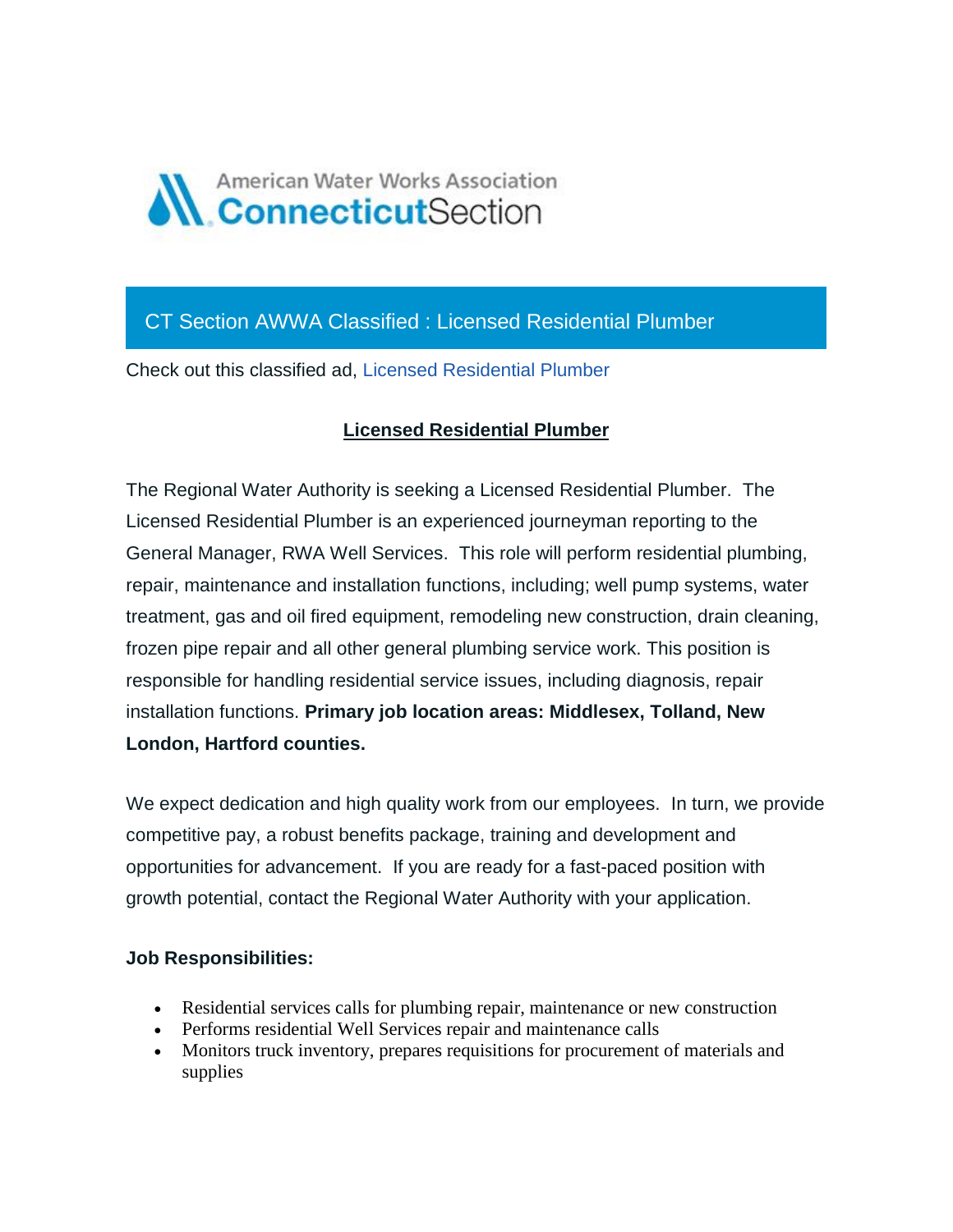- Customer facing communication responsibility regarding plumbing service diagnosis and repair requirements
- Coverage required for early starts and after hours emergency situations, as needed
- Participates in training to stay current with new technology and techniques
- Other duties as required to achieve the mission of RWA Well Services

## **Qualifications:**

- P-2 Plumbing License or better; Heat License a plus
- Minimum 3 years of field experience in residential plumbing services
- Solid grasp of residential Well System configuration, diagnosis and repair
- Must have experience with jet and submersible well pump systems, including well tank and water treatment installs
- Excellent organizational skills
- Excellent ability to communicate (verbally and in writing) and work as a team
- Must be able to initiate and work through conflicts to achieve desired change
- Must be able to read and understand residential plumbing manual and specifications
- Ability to work independently and exercise sound judgment in performing duties
- Maintain valid Connecticut motor vehicle operator's license with clean driving history
- Ability to work in a fast-paced environment while remaining calm and composed
- Ability to multi-task when assigning, reviewing and tracking numerous work orders and projects

The RWA is seeking candidates that reflect our STARS Values: Service, Teamwork, Accountability, Respect and Safety.

To apply, please visit the Regional Water Authority website at <https://www.rwater.com/about-us/work-with-us>

Human Resources

Regional Water Authority